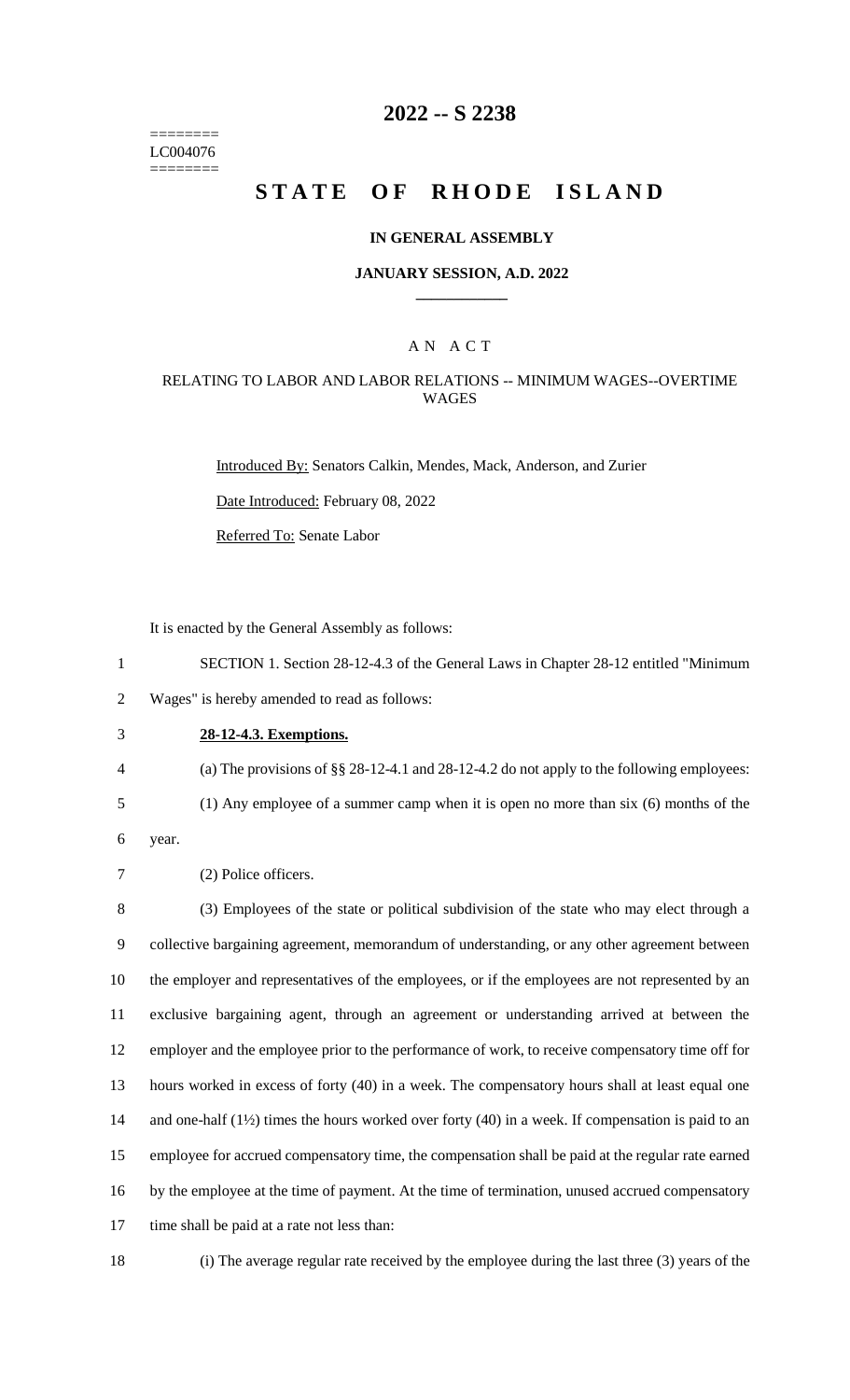- employee's employment; or
- (ii) The final regular rate received by the employee, whichever is higher. (4) Any employee employed in a bona fide executive, administrative, or professional capacity, as defined by the Fair Labor Standards Act of 1938, 29 U.S.C. § 201 et seq., compensated

5 for services on a salary basis of not less than two hundred dollars (\$200) one thousand thirty-six dollars (\$1,036) per week, and beginning on January 1, 2024, and every year thereafter, on an updated salary basis of not less than the fortieth percentile of weekly earnings of full-time

nonhourly workers in the Northeast Census Region in the second quarter of the year preceding the

update as published by the Federal Bureau of Labor Statistics.

 (5) Any employee as defined in subsection (a)(4) of this section unless the wages of the employee, if computed on an hourly basis, would violate the applicable minimum wage law.

 (6) Any salaried employee of a nonprofit national voluntary health agency who elects to receive compensatory time off for hours worked in excess of forty (40) hours per week.

 (7) Any employee, including drivers, driver's helpers, mechanics, and loaders of any motor carrier, including private carriers, with respect to whom the U.S. Secretary of Transportation has power to establish qualifications and maximum hours of service pursuant to the provisions of 49 U.S.C. § 31502.

 (8) Any employee who is a salesperson, parts person, or mechanic primarily engaged in the sale and/or servicing of automobiles, trucks, or farm implements, and is employed by a non- manufacturing employer primarily engaged in the business of selling vehicles or farm implements to ultimate purchasers, to the extent that the employers are exempt under the federal Wage-Hour and Equal Pay Act, 29 U.S.C. § 201 et seq. and 29 U.S.C. § 213(b)(10); provided, that the employee's weekly, bi-weekly, or monthly actual earnings exceed an amount equal to the employee's basic contractual hourly rate of pay times the number of hours actually worked plus the 25 employee's basic contractual hourly rate of pay times one-half  $(\frac{1}{2})$  the number of hours actually worked in excess of forty (40) hours per week.

 (9) Any employee employed in agriculture; however, this exemption applies to all agricultural enterprises that produce greenhouse crops, fruit and vegetable crops, herbaceous crops, sod crops, viticulture, viniculture, floriculture, feed for livestock, forestry, dairy farming, aquaculture, the raising of livestock, furbearing animals, poultry and eggs, bees and honey, mushrooms, and nursery stock. This exemption also applies to nursery workers.

 (10) Any employee of an air carrier subject to the provisions of 45 U.S.C. § 181 et seq., of the Railway Labor Act when the hours worked by that employee in excess of forty (40) in a work week are not required by the air carrier, but are arranged through a voluntary agreement among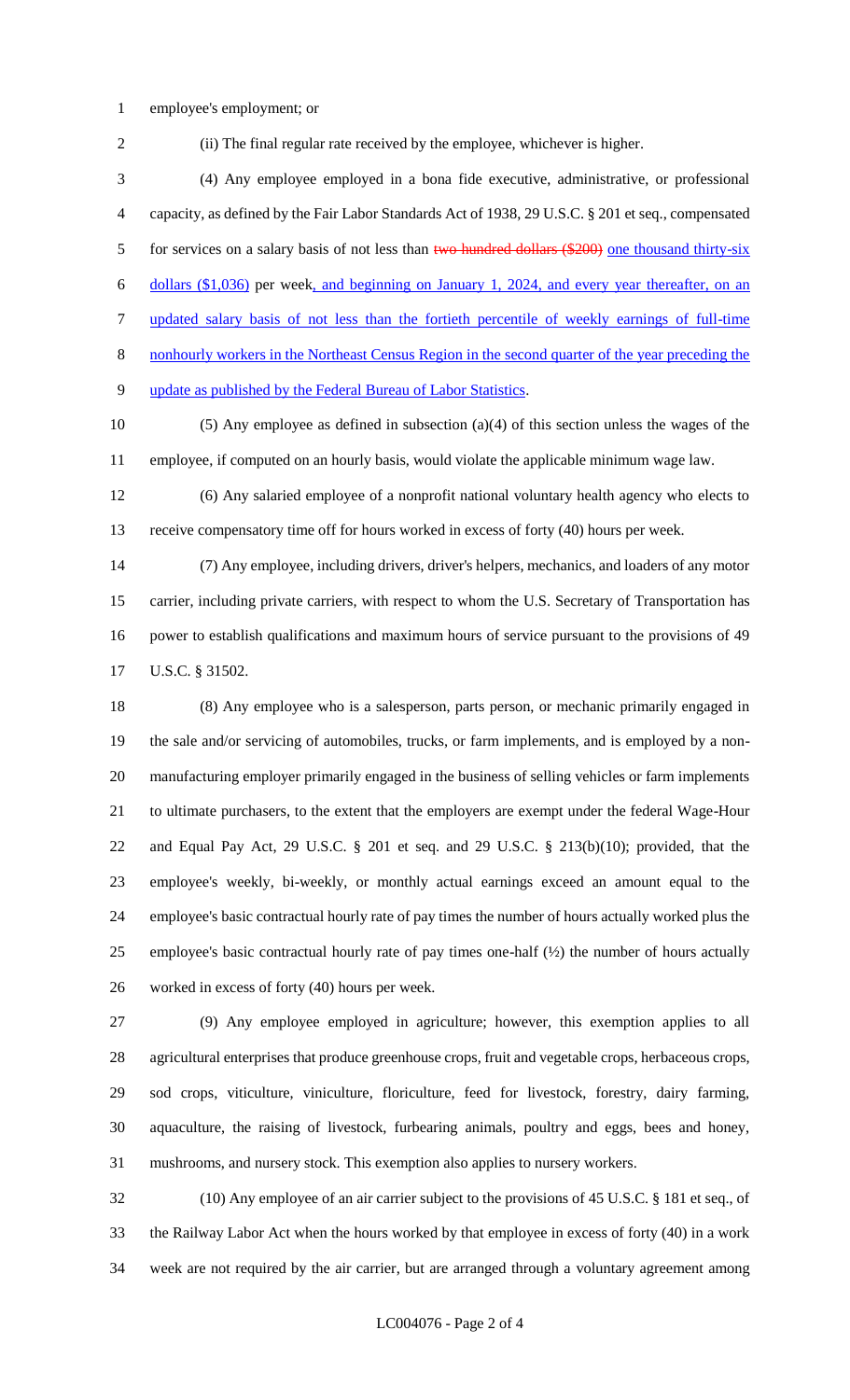- 1 employees to trade scheduled work hours.
- 2 (b) Nothing in this section exempts any employee who under applicable federal law is
- 3 entitled to overtime pay or benefits related to overtime pay.
- 4 SECTION 2. This act shall take effect upon passage.

======== LC004076  $=$